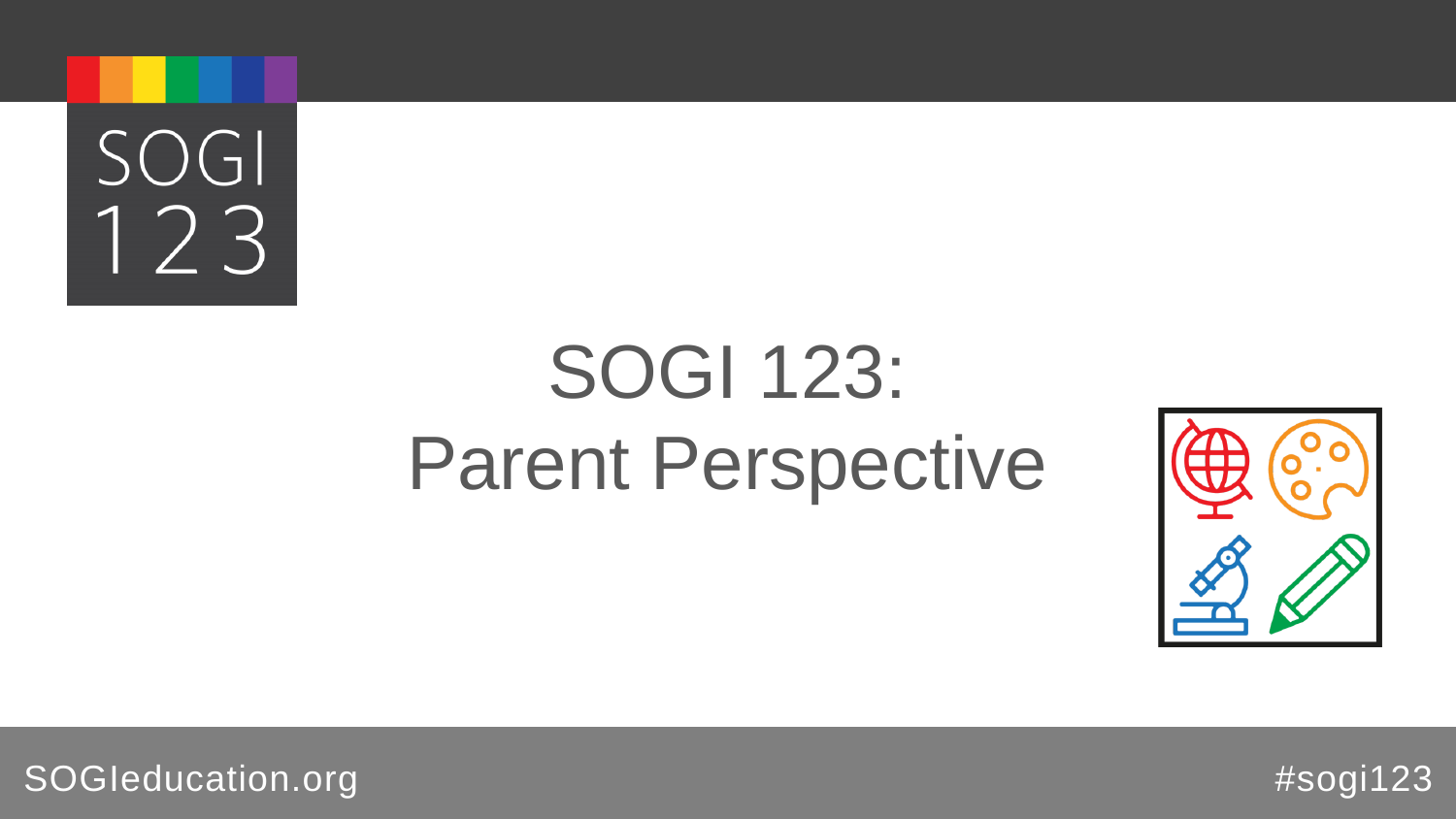## **WHY SOGI-INCLUSIVE LEARNING?**

- Greater risk for suicide, eating disorders, depression, absenteeism, tardiness, lower graduation rates, homelessness, bullying
- Proactive vs. Reactive (UBC Research)
- Inclusivity

SOGI

23

- Human Rights Code / Discrimination
- Curriculum Core Competencies: *Communication, Thinking, Personal and Social*

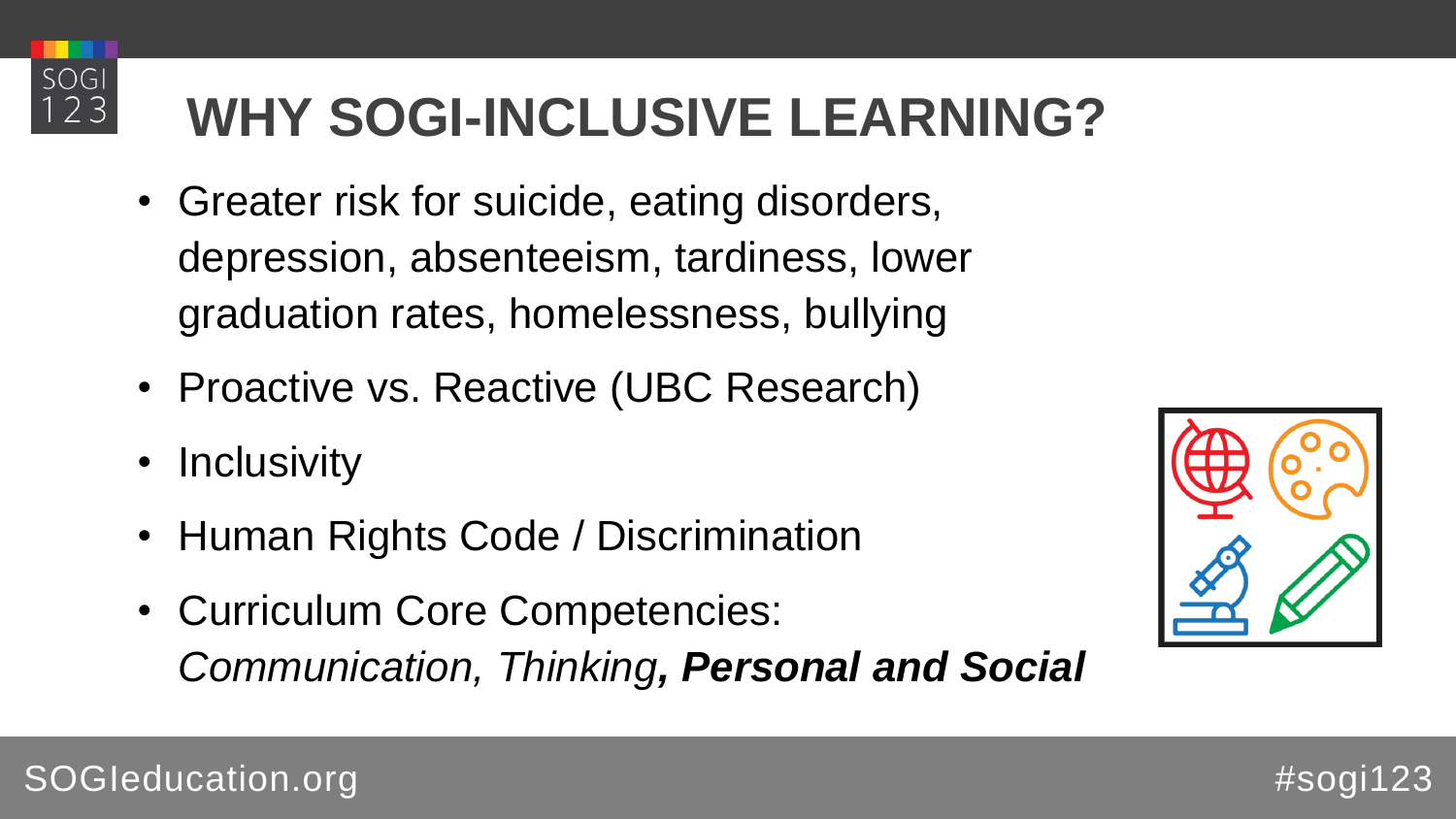

## **WHY SOGI-INCLUSIVE LEARNING?**

#### **Personal and Social**

Personal and social competency is the set of abilities that relate to students' identity in the world, both as individuals and as members of their community and society. Personal and social competency encompasses the abilities students need to thrive as individuals, to understand and care about themselves and others, and to find and achieve their purposes in the world.



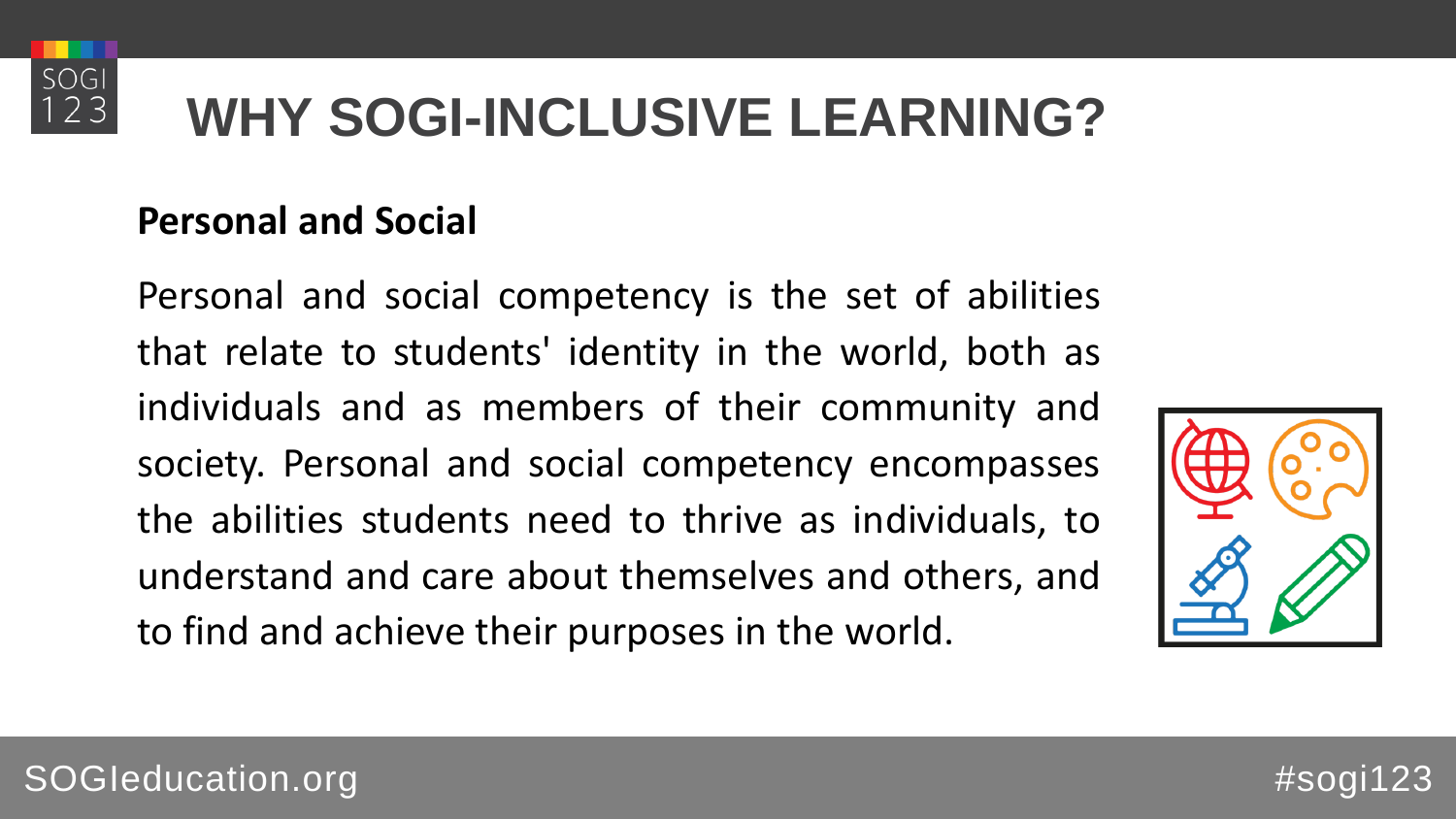

## **TRUE or FALSE?**

- 1. The first gay MP came out in 1988.
- 2. Canada legalized same-sex marriage in 2010.



- 3. LGBTQ students are 4 times more likely to attempt suicide.
- 4. A transgender woman played tennis in the WTA from 1979-81.
- 5. 85% of teachers want to engage in SOGI education, only 37% do.
- 6. The Village People were the first "out" pop band.
- 7. There are still B.C. school districts banning SOGI resources.

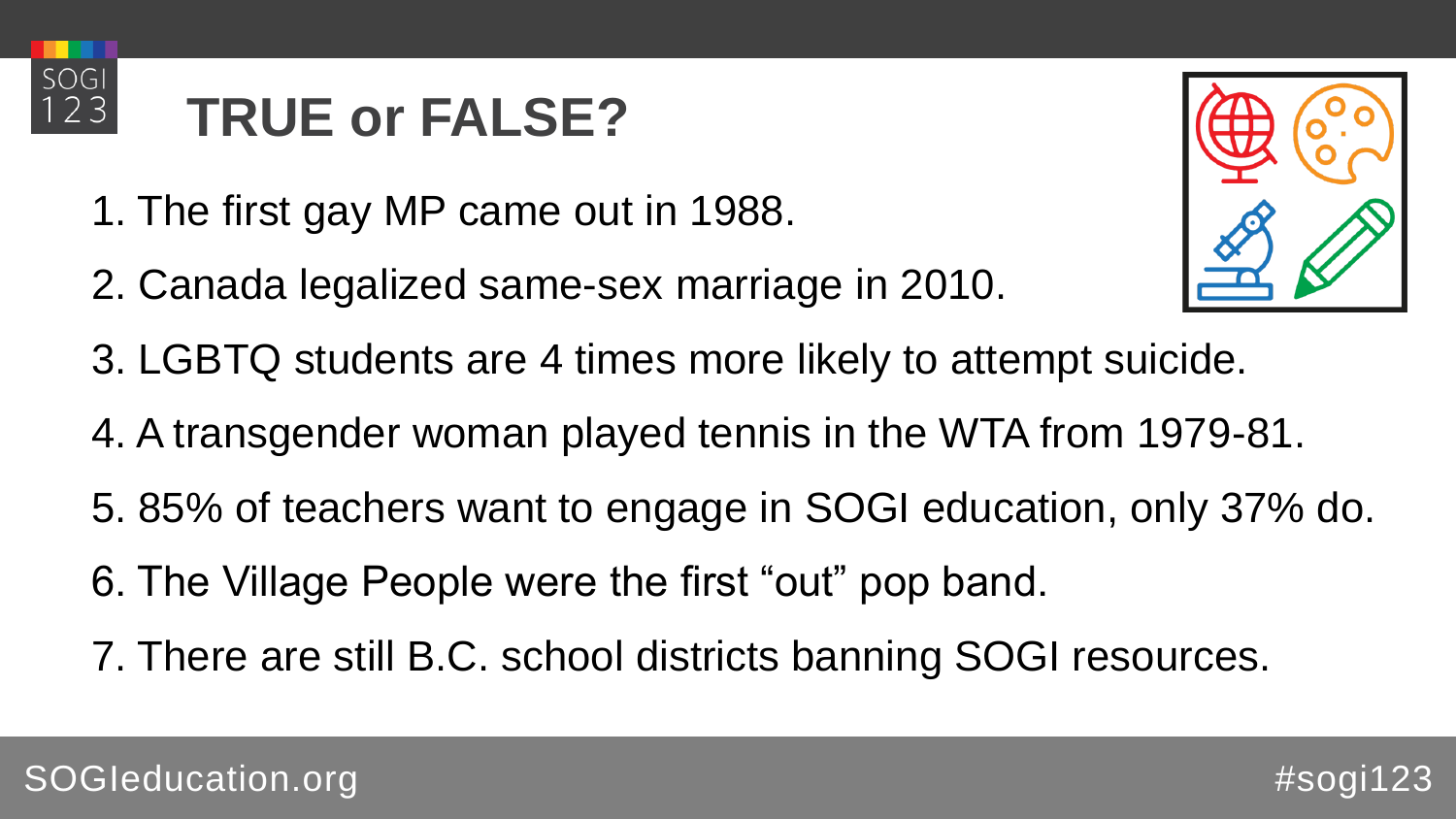

SOGI EDUCATION provides a MIRROR for some students and families to see themselves reflected and a WINDOW for all students to see the diversity that exists in society.

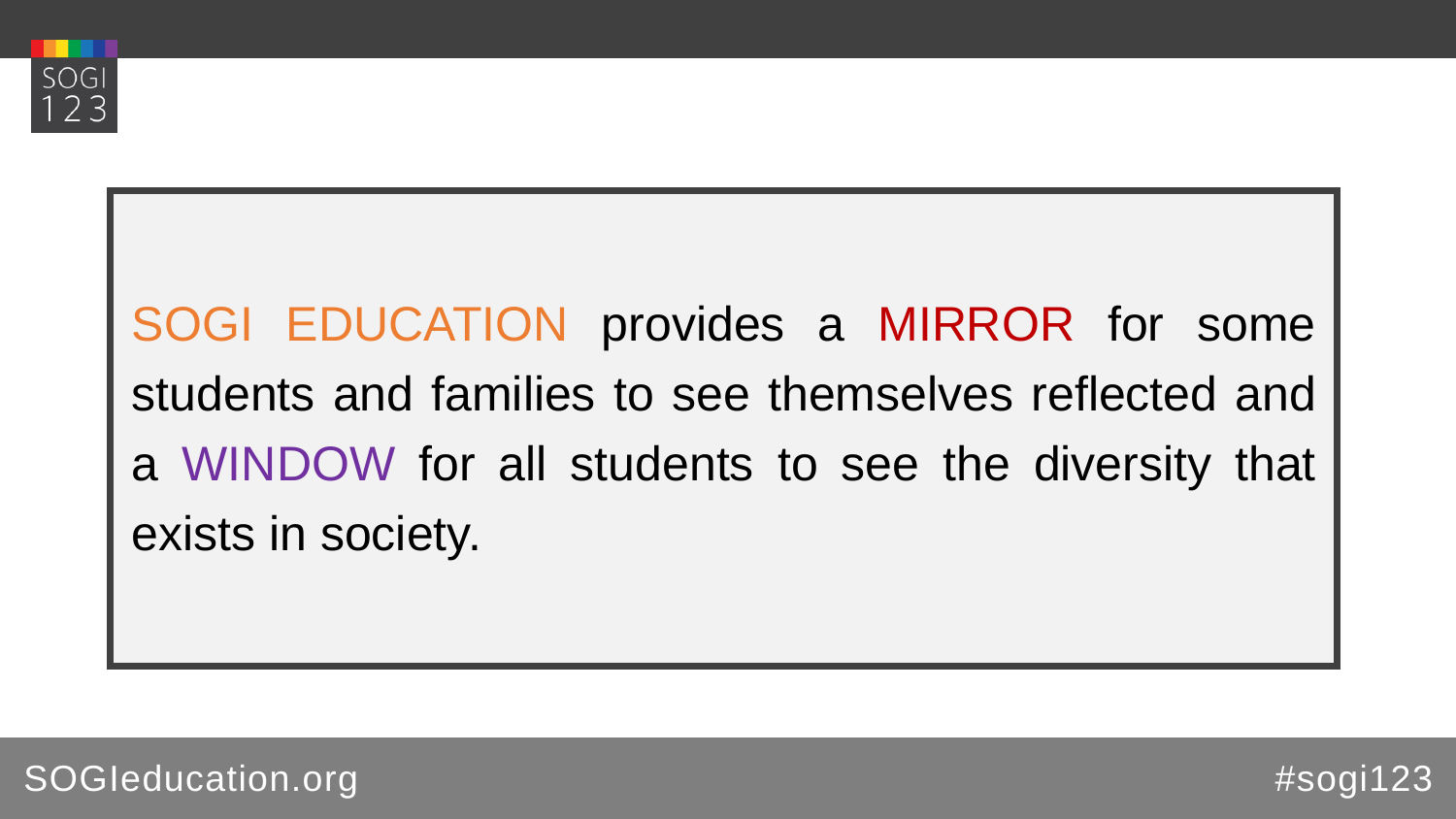

### Learning Burst Video: SOGI Q&A https://www.youtube.com/watch?v=bzyVIr69ygA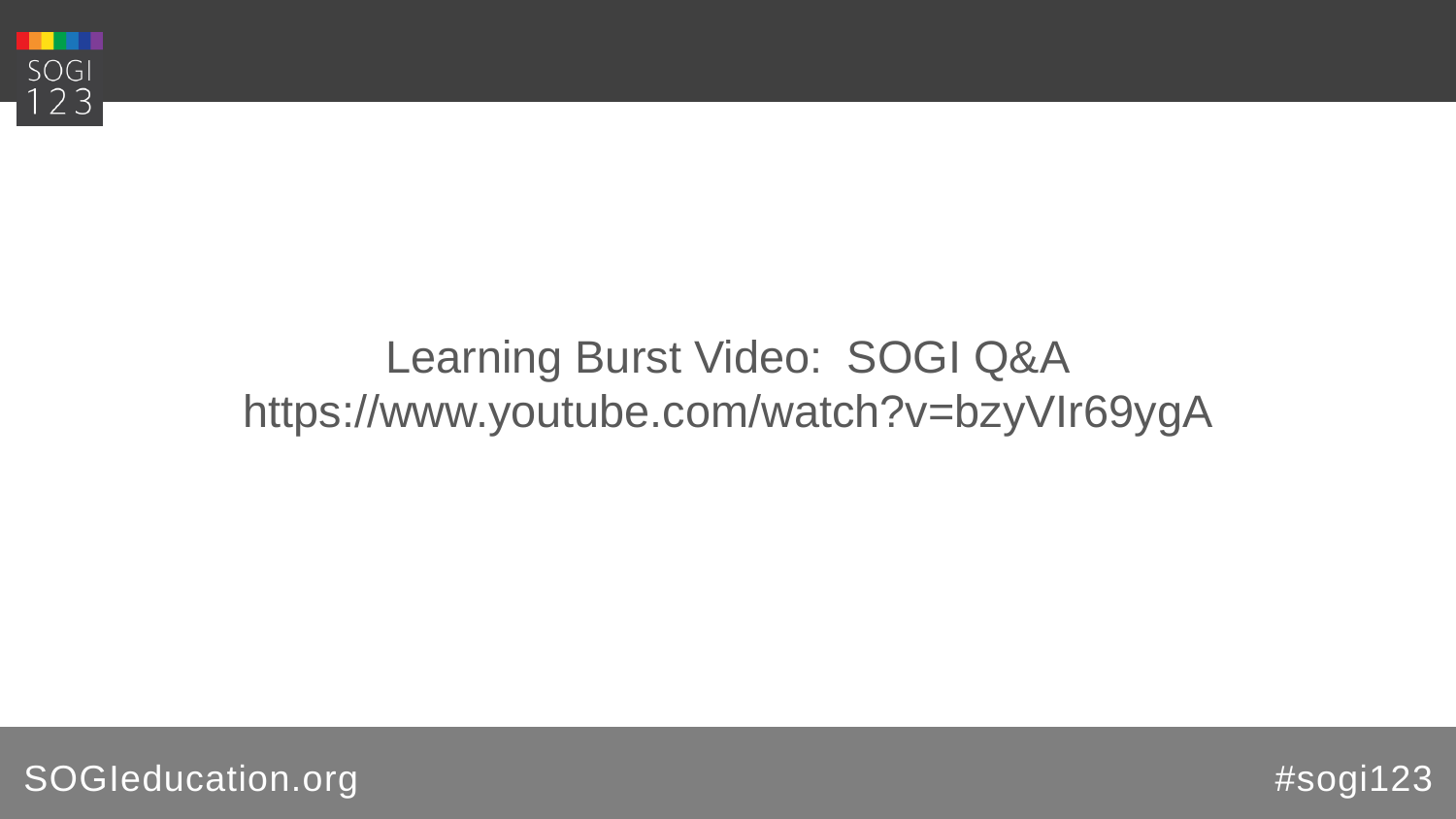

## **SOGI 123: How?**

SOGIEDUCATION.ORG SOGI<sub>1</sub> Policy SOGI 2 Inclusive Environments SOGI 3 Curriculum/ Resources PRO-D / Learning Modules





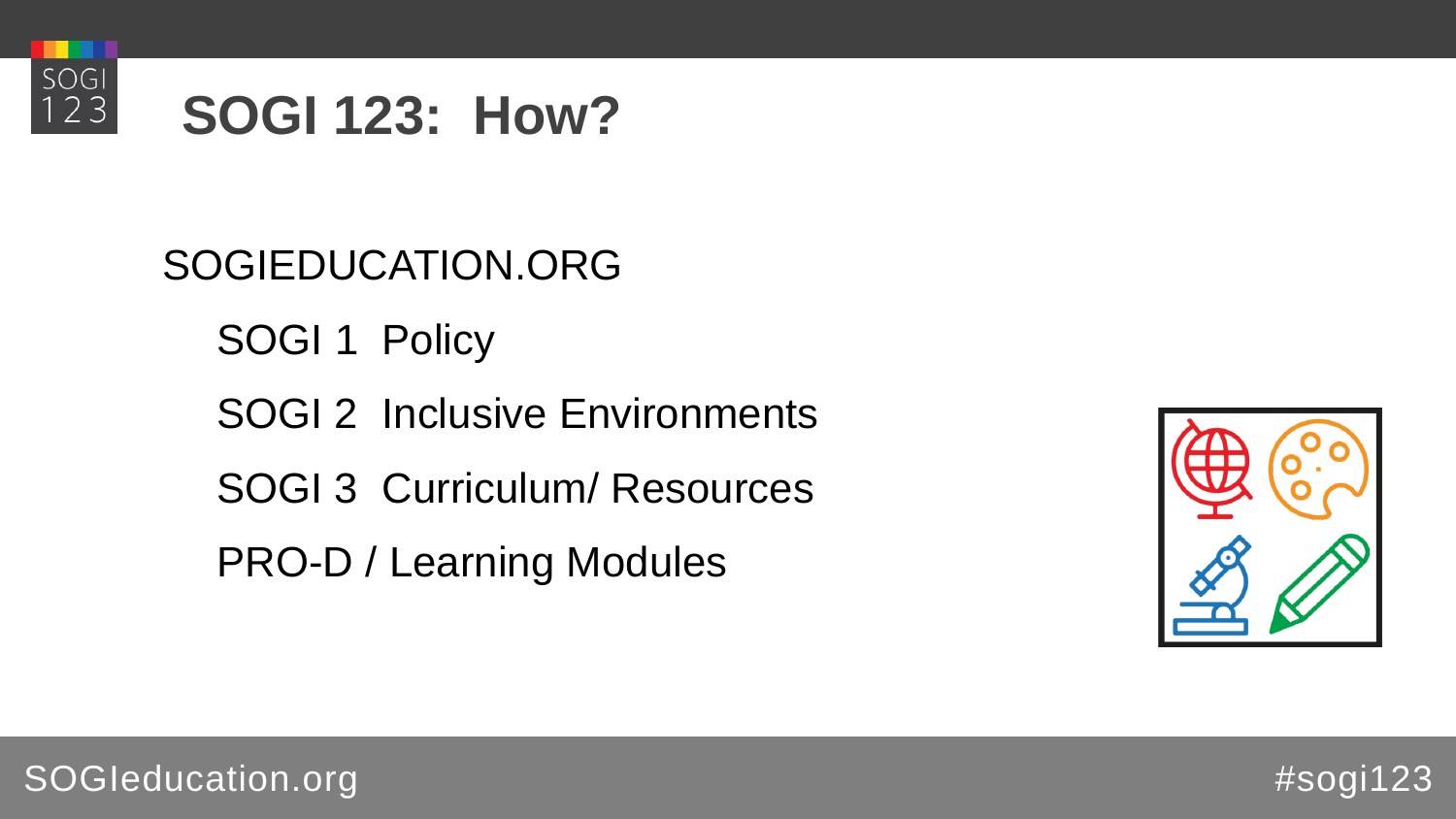

## **SOGI 123: How?**

B.C. SOGI Educator Network

- B.C. SOGI Lead
- **District SOGI Leads**
- **School SOGI Leads**
- Regular Training / Collaboration





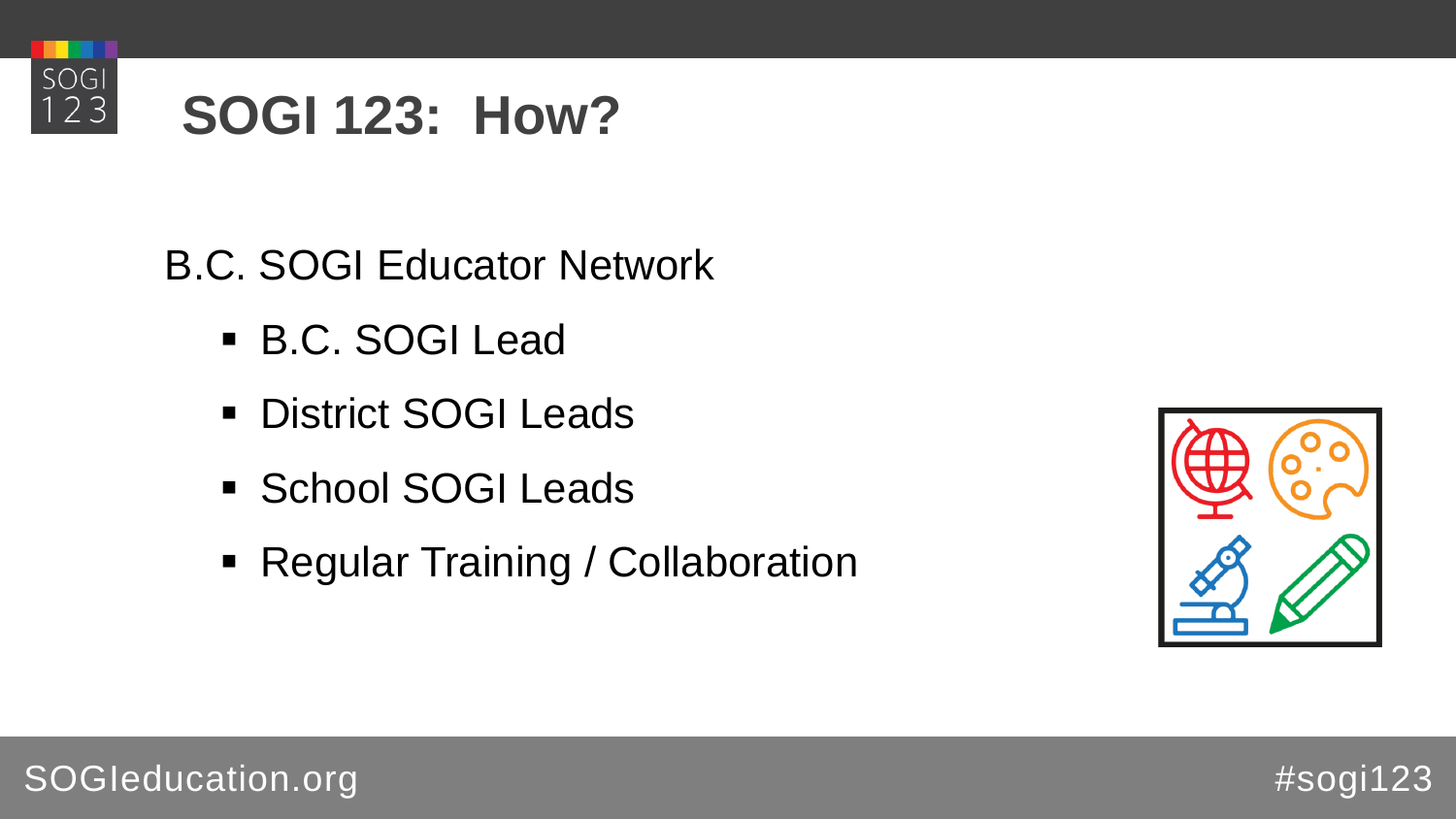

A parent advises the school administration that they do not support SOGI-inclusive learning and they want their child removed from any related discussions. What should the school do?



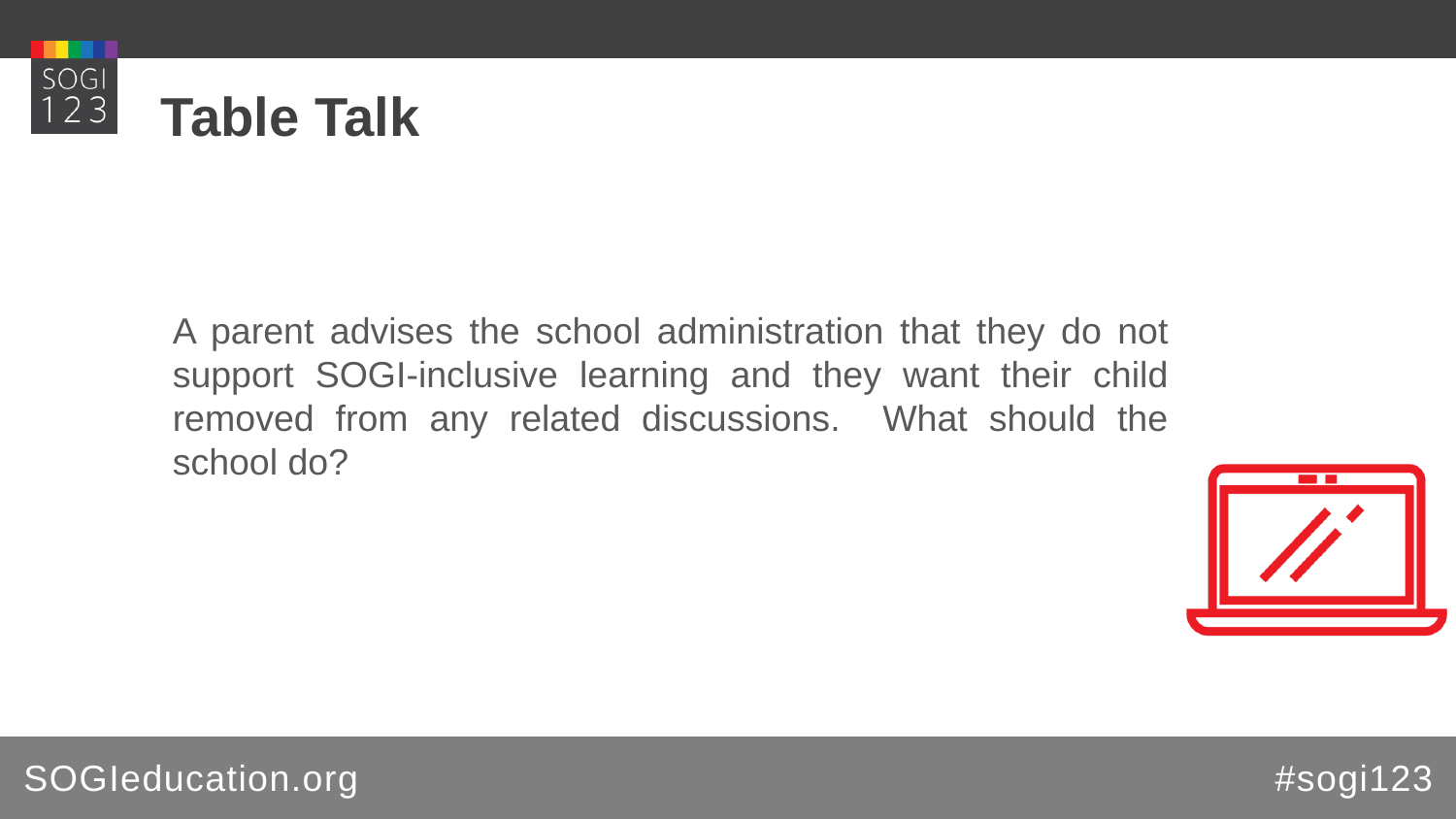# $\begin{array}{c} 50G1 \\ 123 \end{array}$

## **Parent Rights: B.C. School Act**

- Access to student records
- Appeal suspension
- Consult with educators on child's learning
- Form a PAC and DPAC
- Volunteer
- Access school calendar / school plan
	- Alternative Delivery: Sexual Health Education
	- Curriculum

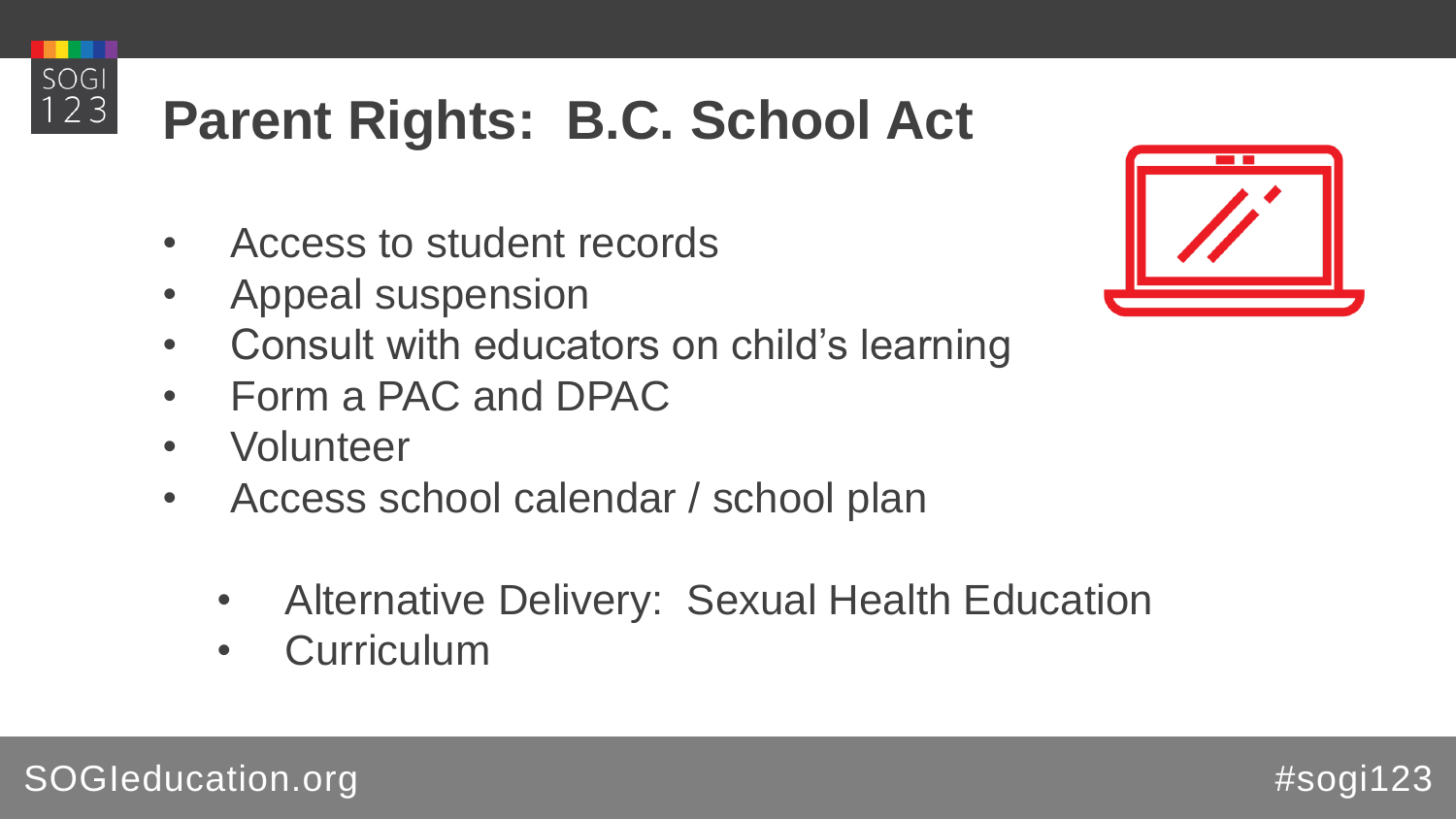

## **Parent Rights: Potential Conflicts at School**

Hallowe'en Healthy Eating Christmas Drug Awareness Evolution Indigenous Education Dinosaurs Lice Yoga Anti-Racism Awareness "New" Math Homework

SOGI Education Social Media Awareness



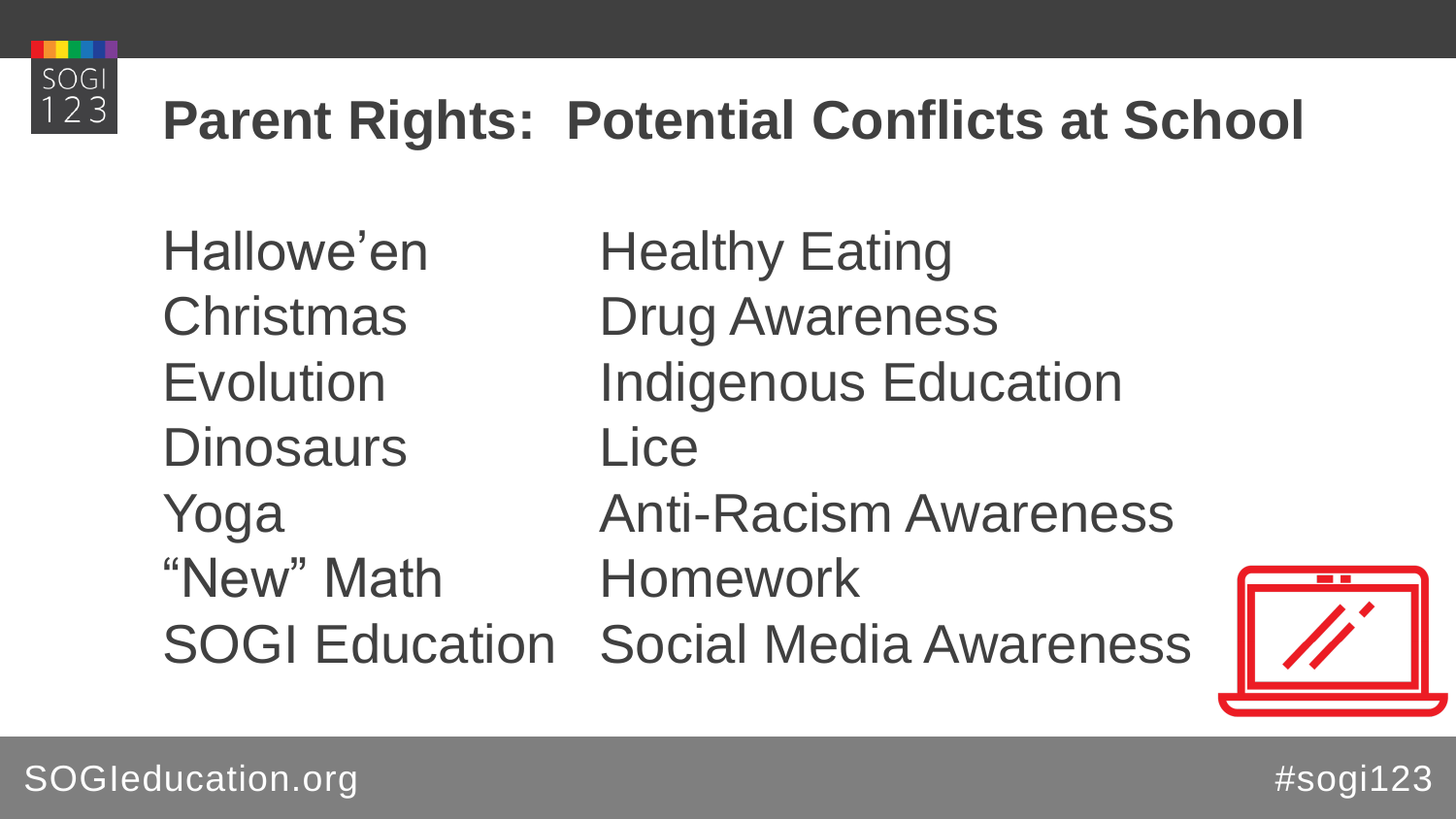





*"Parental views, however important, cannot override the imperative placed upon the British Columbia public schools to mirror the diversity of the community and teach tolerance and understanding of difference."*

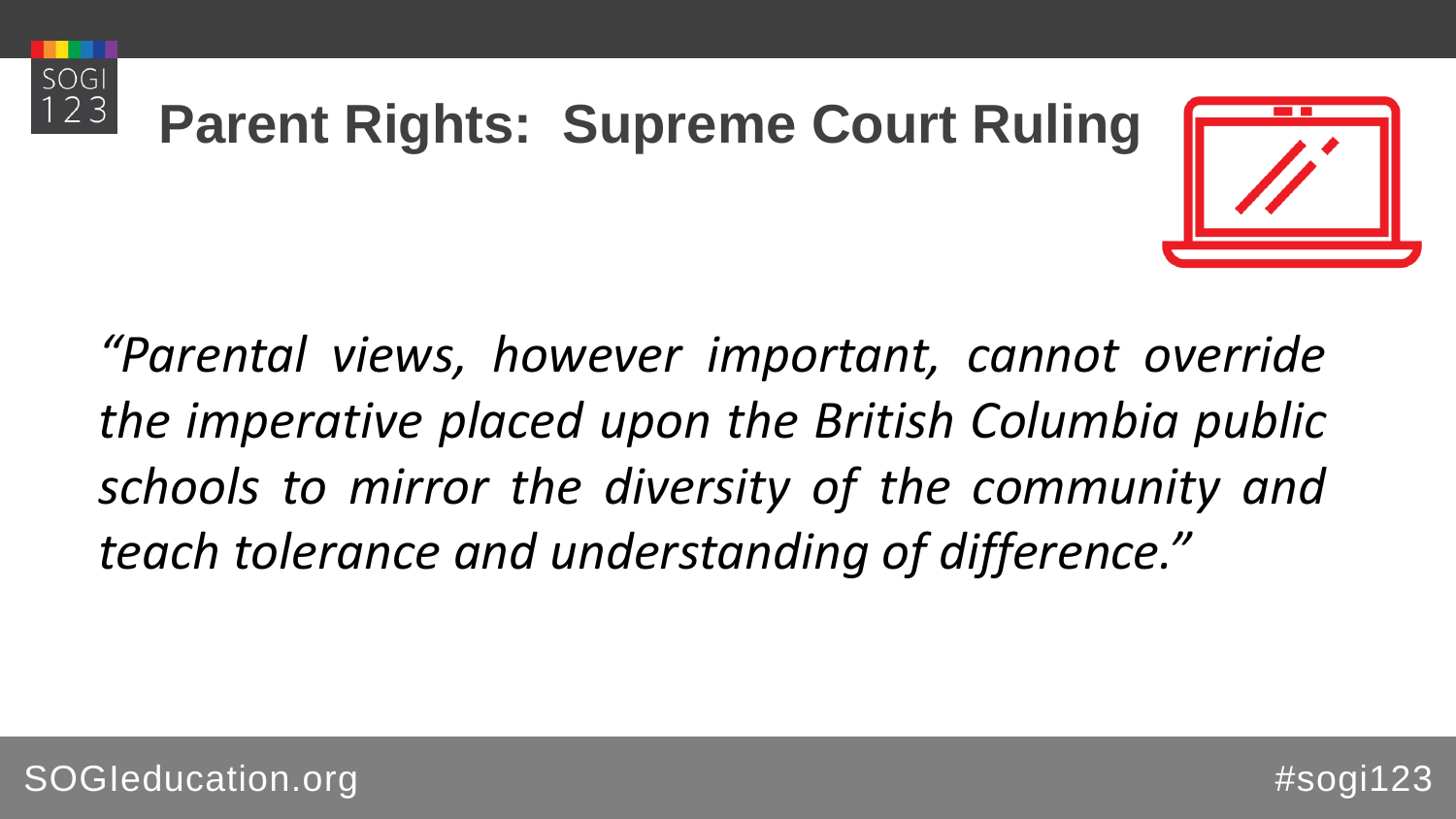



## INSERT Video: LOVE HAS NO LABELS (4 min)

# https://www.youtube.com/watch?v=PnDgZuGihHs